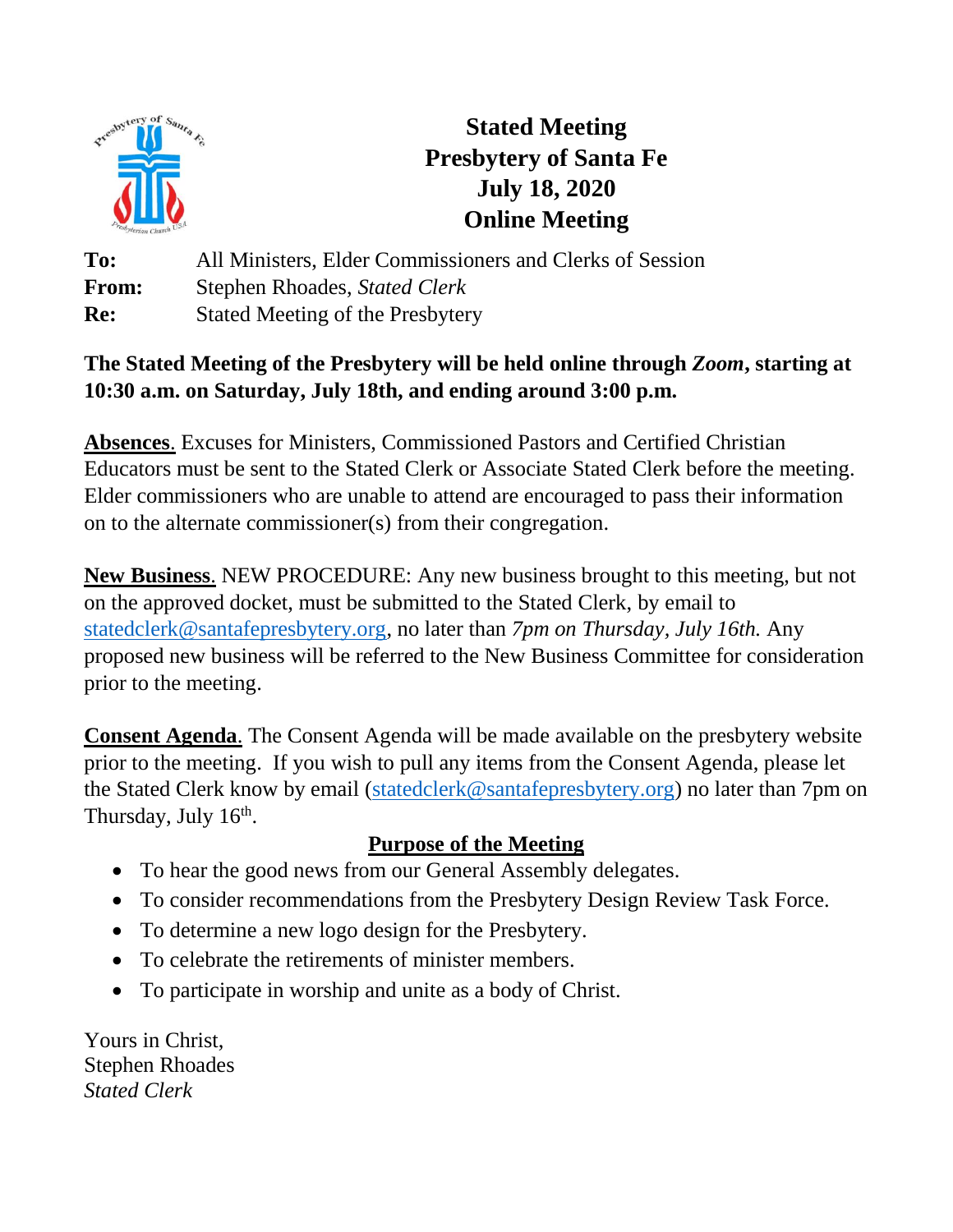# **PRESBYTERY OF SANTA FE PRESBYTERY MEETING INFORMATION AND REGISTRATION Saturday, July 18, 2020**

# *REGISTRATION DEADLINE IS JULY 15TH*

## **Registration**

Register in advance for this meeting by clicking on the link: [https://us02web.zoom.us/meeting/register/tZUtdeqhrDIoHdSXEHHIjvmpQpTWIEU\\_tJJA](https://us02web.zoom.us/meeting/register/tZUtdeqhrDIoHdSXEHHIjvmpQpTWIEU_tJJA) After registering, you will receive a confirmation email containing information about joining the meeting.

## **Docket, Reports, Requested Actions and other Papers for the Meeting**

Reports for the meeting will be posted on the Presbytery website by July 13th. The draft docket is attached to this document. The final docket will be posted before the meeting.

## **Zoom Help/Practice Meeting**

We will hold a practice meeting on Saturday, July  $11<sup>th</sup>$  at 10:30 am. This is an opportunity to test your equipment and get help using Zoom prior to July  $18<sup>th</sup>$ . The link to the practice meeting is [here.](https://us02web.zoom.us/j/87919630533) The link and phone information for the practice meeting will be posted on the website. You can also contact Tiffany at 505-688-5182 for technology assistance.

## **New Commissioner Orientation**

New Commissioners (as well as experienced commissioners) are encouraged to attend a new commissioner orientation that will be held on Saturday at 10:00 a.m. through the same Zoom link as the Stated Meeting. If you are a new commissioner of a church, please indicate so during registration.

## **Lunch and Breaks**

There will be a lunch break around noon, as well as other breaks after points of business.

## **Communion**

Communion will be served during the worship service. You are invited to prepare your own common food elements for communion.

# **Questions?**

You can reach me at [statedclerk@santafepresbytery.org](mailto:statedclerk@santafepresbytery.org) or 505-235-1551. Questions can also be directed to Tiffany Lo-Finch at [admin@santafepresbytery.org](mailto:admin@santafepresbytery.org) or 505-688-5182. **We all look forward to seeing you at this important meeting of our Presbytery.**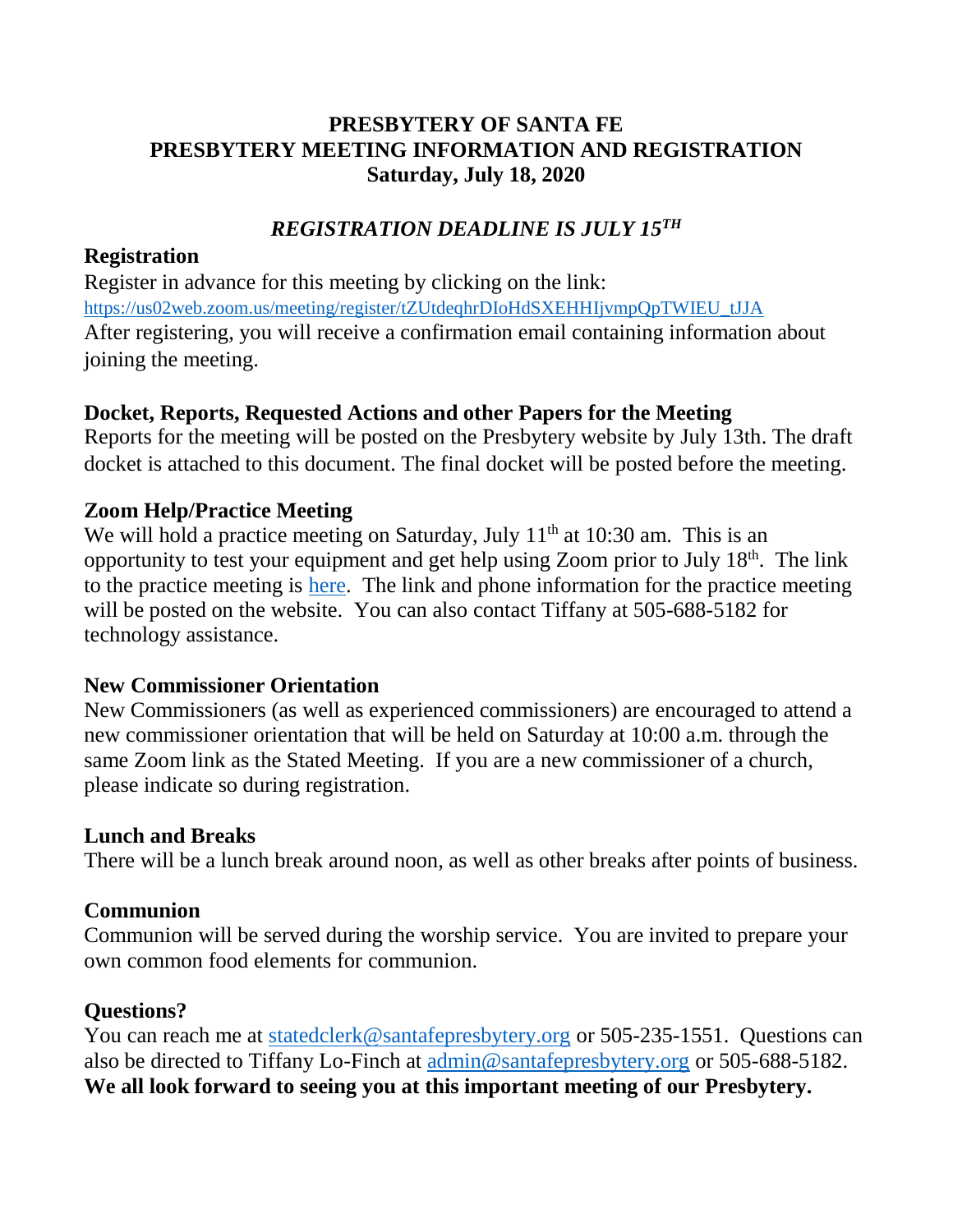#### *DRAFT* **DOCKET Presbytery Meeting Presbytery of Santa Fe Virtual Meeting through Zoom Saturday, July 18, 2020**

| 9:30 AM  | Meeting of New Business Committee if necessary                                                                                                                                                       |                                              |
|----------|------------------------------------------------------------------------------------------------------------------------------------------------------------------------------------------------------|----------------------------------------------|
| 10:00 AM | New Commissioner Orientation -Breakout Room                                                                                                                                                          | Stephen Rhoades,<br><b>Stated Clerk</b>      |
| 10:30 AM | Call to Order/ Convene with Prayer                                                                                                                                                                   | Seth Finch, Moderator                        |
|          | Acknowledgement of Whose Land We Are On                                                                                                                                                              |                                              |
|          | Declaration of Quorum                                                                                                                                                                                |                                              |
|          | Approval of Docket $(#1)$ and Rules of Decorum<br>(#1a)                                                                                                                                              |                                              |
|          | <b>Action:</b> That the Presbytery adopt the docket for<br>this meeting, as submitted/as amended, subject to<br>adjustment as may be necessary and at the<br>discretion of the Presbytery Moderator. |                                              |
|          | Action: That the Presbytery adopt the Rules of<br>Decorum $(*1a)$ , as attached to and made a part of<br>this proposed docket.                                                                       |                                              |
|          | Approval of Presbytery Minutes (#2)                                                                                                                                                                  |                                              |
|          | Action: That the Presbytery approve the February<br>2020 Presbytery Minutes (#2).                                                                                                                    |                                              |
|          | Any minor spelling/editing to the minutes can be<br>emailed to the Stated Clerk.                                                                                                                     |                                              |
|          | Approval of Consent Agenda (#1b)                                                                                                                                                                     |                                              |
|          | <b>Action:</b> That the Presbytery approve the Consent<br>Agenda (Report #1b) as submitted OR as<br>amended.                                                                                         |                                              |
|          | Seating of Corresponding Members                                                                                                                                                                     |                                              |
|          | <b>Action:</b> That the Presbytery seat the following                                                                                                                                                |                                              |
|          | corresponding members, with voice but without                                                                                                                                                        |                                              |
|          | vote (the Stated Clerk will provide the list).                                                                                                                                                       |                                              |
|          | <b>Introduction of New Commissioners</b>                                                                                                                                                             |                                              |
|          | <b>Report from New Business Committee</b>                                                                                                                                                            |                                              |
| 11:00 AM | Worship with the Lord's Supper                                                                                                                                                                       | Rev. Katie Palmer,<br>First United Las Vegas |
| 11:50 AM | Small Group Fellowship Breakout Session #1                                                                                                                                                           |                                              |
| 12:00 PM | Adjourn for Lunch                                                                                                                                                                                    |                                              |